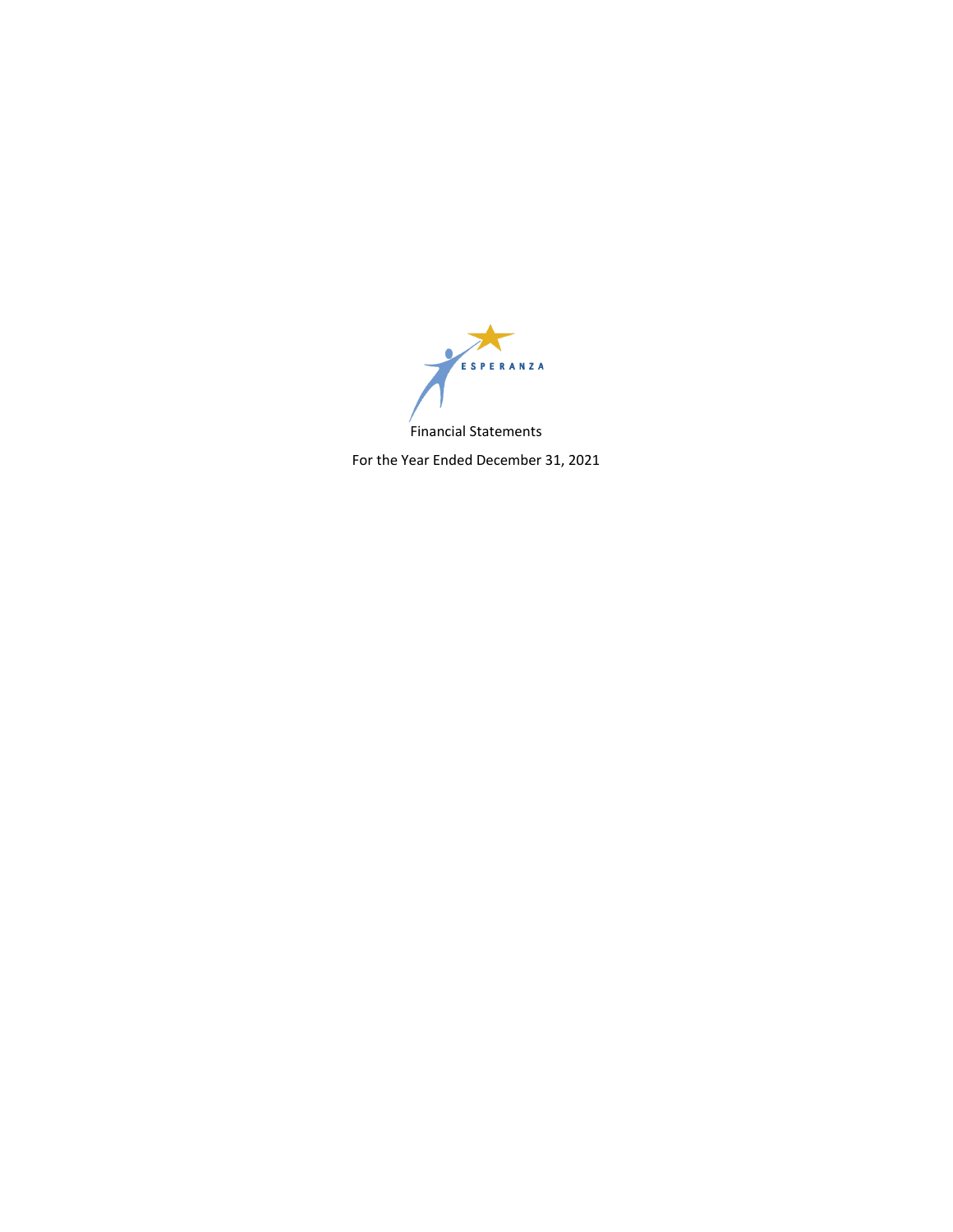## **Table of Contents**

|                                                   | Page     |
|---------------------------------------------------|----------|
| <b>Independent Auditor's Report</b>               | $1 - 3$  |
| <b>Financial Statements:</b>                      |          |
| <b>Statement of Financial Position</b>            | 4        |
| Statement of Activities and Changes in Net Assets | 5        |
| <b>Statement of Functional Expenses</b>           | 6        |
| <b>Statement of Cash Flows</b>                    | 7        |
| <b>Notes to Financial Statements</b>              | $8 - 12$ |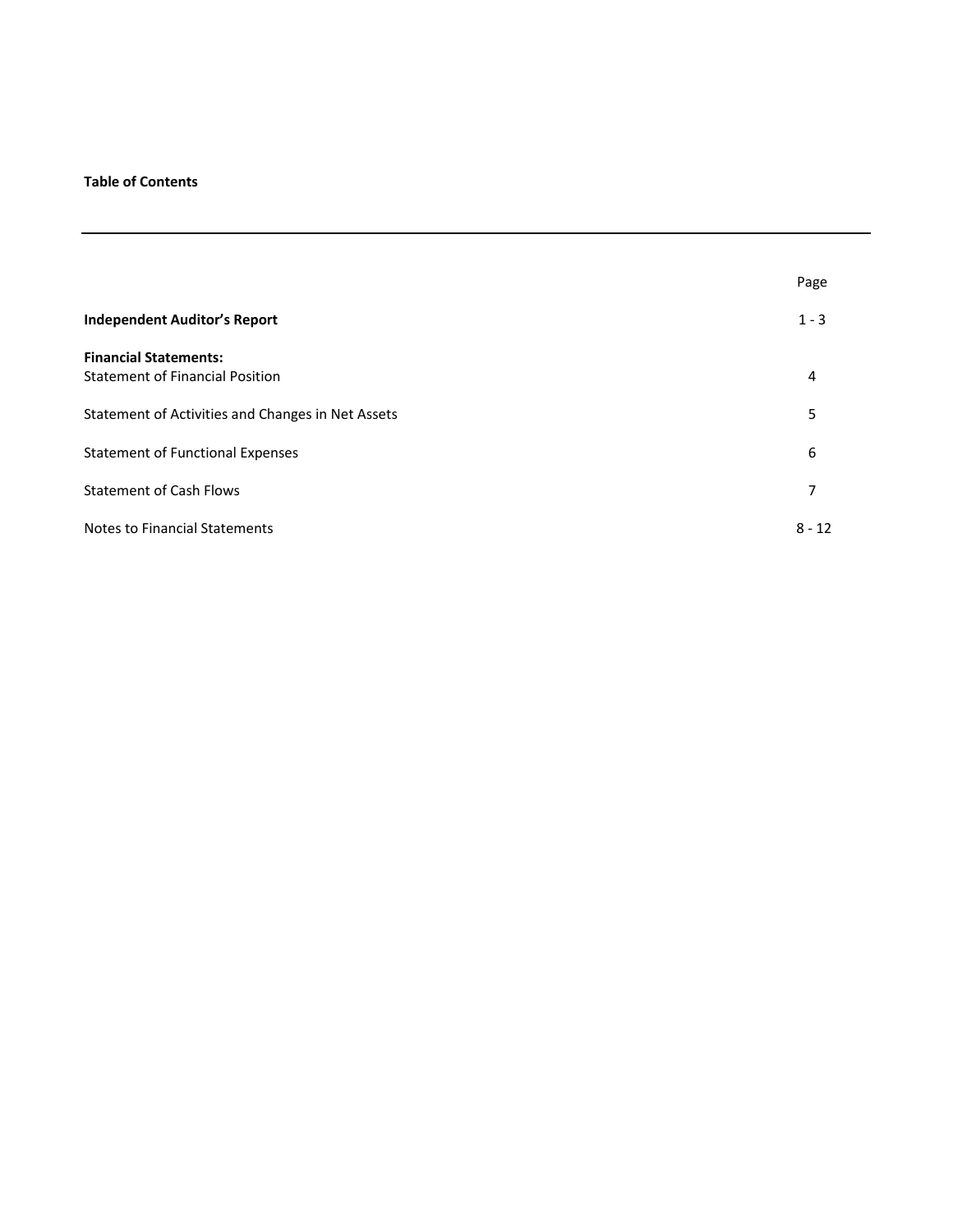# $\mathbf{r}$

**Independent Auditor's Report**

**To the Board of Directors Esperanza International Foundation Bellevue, Washington** 

#### **Opinion**

We have audited the financial statements of Esperanza International Foundation (the Foundation), which comprise the statement of financial position as of December 31, 2021, and the related statements of activities and changes in net assets, functional expenses, and cash flows for the year then ended, and the related notes to the financial statements.

In our opinion, the accompanying financial statements present fairly, in all material respects, the financial position of Esperanza International Foundation (the Foundation) as of December 31, 2021, and the changes in its net assets and its cash flows for the year then ended in accordance with accounting principles generally accepted in the United States of America.

#### **Basis for Opinion**

We conducted our audit in accordance with auditing standards generally accepted in the United States of America (GAAS). Our responsibilities under those standards are further described in the Auditor's Responsibilities for the Audit of the Financial Statements section of our report. We are required to be independent of Esperanza International Foundation and to meet our other ethical responsibilities, in accordance with the relevant ethical requirements relating to our audit. We believe that the audit evidence we have obtained is sufficient and appropriate to provide a basis for our audit opinion.

#### **Responsibilities of Management for the Financial Statements**

Management is responsible for the preparation and fair presentation of the financial statements in accordance with accounting principles generally accepted in the United States of America, and for the design, implementation, and maintenance of internal control relevant to the preparation and fair presentation of financial statements that are free from material misstatement, whether due to fraud or error.

In preparing the financial statements, management is required to evaluate whether there are conditions or events, considered in the aggregate, that raise substantial doubt about Esperanza International Foundation's ability to continue as a going concern for one year after the date that the financial statements are available to be issued.





1:425-454-4919  $1: 800 - 504 - 8747$ F: 425-454-4620

10900 NE 4th St **Suite 1400 Bellevue WA** 98004

clarknuber.com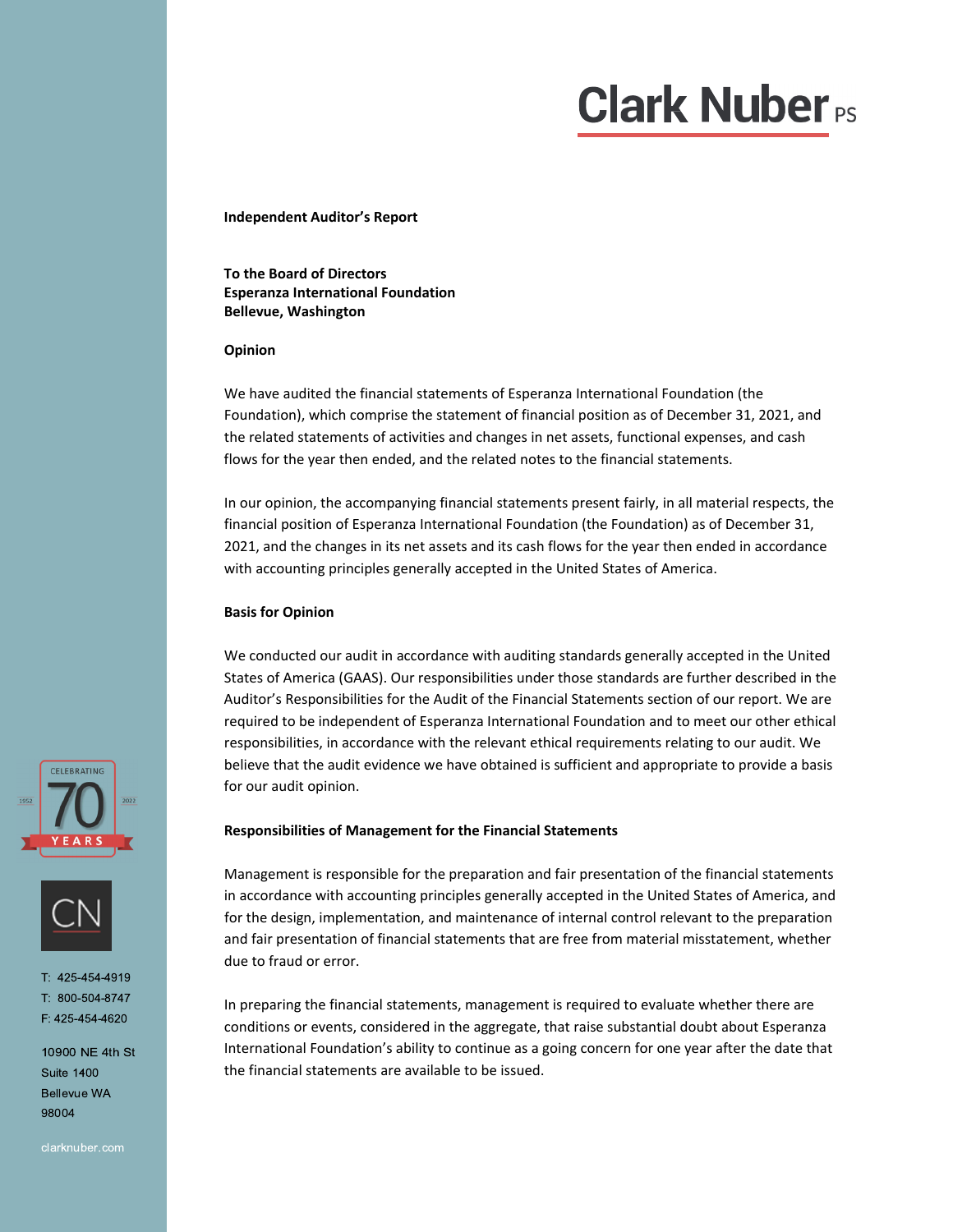

# **Clark Nuber**<sub>PS</sub>

#### **Report on Summarized Comparative Information**

We have previously audited the Foundation's 2020 financial statements, and we expressed an unmodified opinion on those audited financial statements in our report dated June 11, 2021. In our opinion, the summarized comparative information presented herein as of and for the year ended December 31, 2020 is consistent, in all material respects, with the audited financial statements from which it has been derived.

### **Auditor's Responsibilities for the Audit of the Financial Statements**

Our objectives are to obtain reasonable assurance about whether the financial statements as a whole are free from material misstatement, whether due to fraud or error, and to issue an auditor's report that includes our opinion. Reasonable assurance is a high level of assurance but is not absolute assurance and therefore is not a guarantee that an audit conducted in accordance with GAAS will always detect a material misstatement when it exists. The risk of not detecting a material misstatement resulting from fraud is higher than for one resulting from error, as fraud may involve collusion, forgery, intentional omissions, misrepresentations, or the override of internal control. Misstatements are considered material if there is a substantial likelihood that, individually or in the aggregate, they would influence the judgment made by a reasonable user based on the financial statements.

In performing an audit in accordance with GAAS, we:

- ‐ Exercise professional judgment and maintain professional skepticism throughout the audit.
- ‐ Identify and assess the risks of material misstatement of the financial statements, whether due to fraud or error, and design and perform audit procedures responsive to those risks. Such procedures include examining, on a test basis, evidence regarding the amounts and disclosures in the financial statements.
- ‐ Obtain an understanding of internal control relevant to the audit in order to design audit procedures that are appropriate in the circumstances, but not for the purpose of expressing an opinion on the effectiveness of Esperanza International Foundation's internal control. Accordingly, no such opinion is expressed.
- ‐ Evaluate the appropriateness of accounting policies used and the reasonableness of significant accounting estimates made by management, as well as evaluate the overall presentation of the financial statements.
- ‐ Conclude whether, in our judgment, there are conditions or events, considered in the aggregate, that raise substantial doubt about Foundation's ability to continue as a going concern for a reasonable period of time.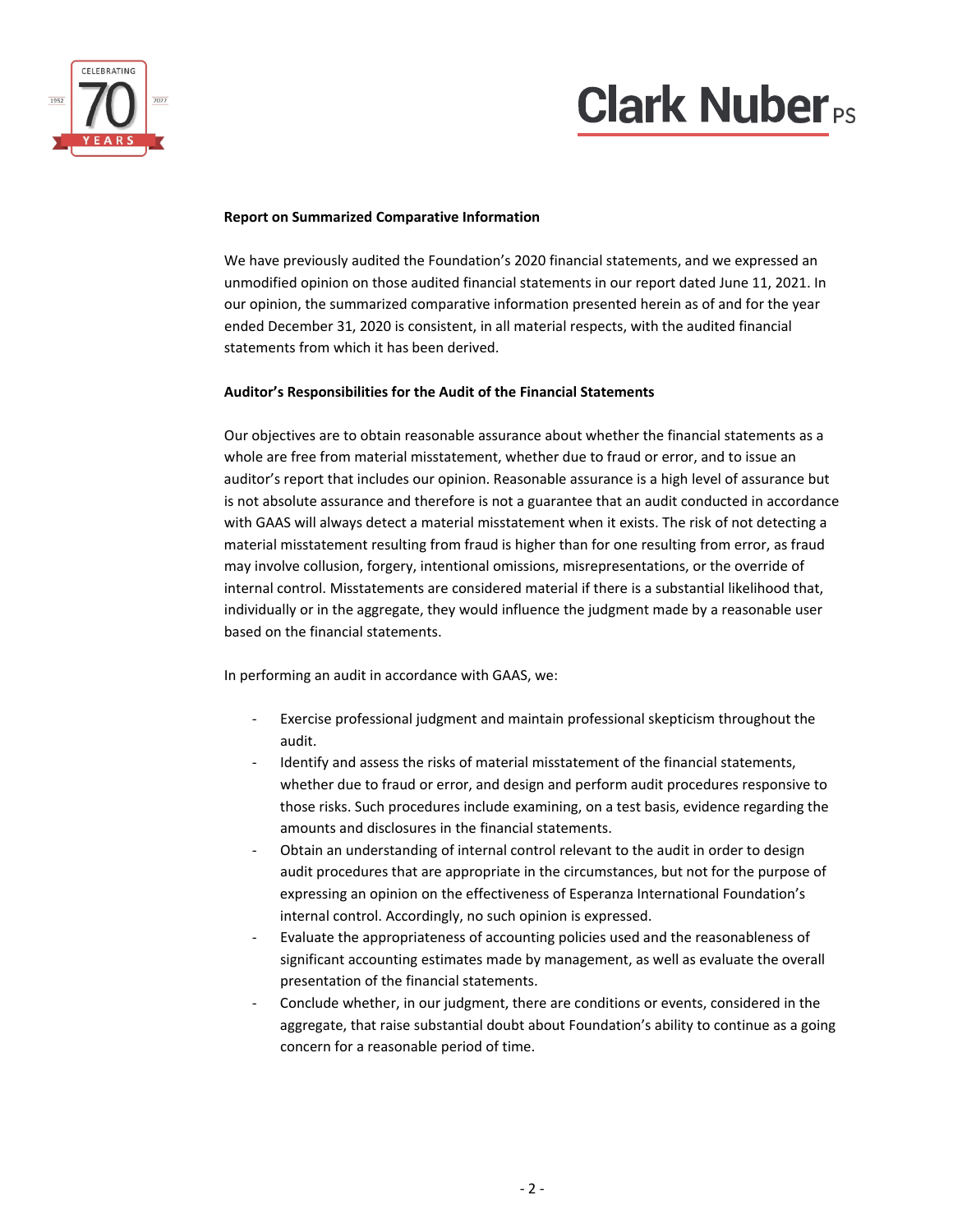



 We are required to communicate with those charged with governance regarding, among other matters, the planned scope and timing of the audit, significant audit findings, and certain internal control‐related matters that we identified during the audit.

### **Other Information Included in the 2021 Annual Report**

Management is responsible for the other information included in the 2021 Annual Report. The other information comprises the information included in the 2021 Annual Report but does not include the financial statements and our auditor's report thereon. Our opinion on the financial statements does not cover the other information, and we do not express an opinion or any form of assurance thereon.

In connection with our audit of the financial statements, our responsibility is to read the other information and consider whether a material inconsistency exists between the other information and the financial statements, or the other information otherwise appears to be materially misstated. If, based on the work performed, we conclude that an uncorrected material misstatement of the other information exists, we are required to describe it in our report.

ClarkNubup.5.

Certified Public Accountants May 31, 2022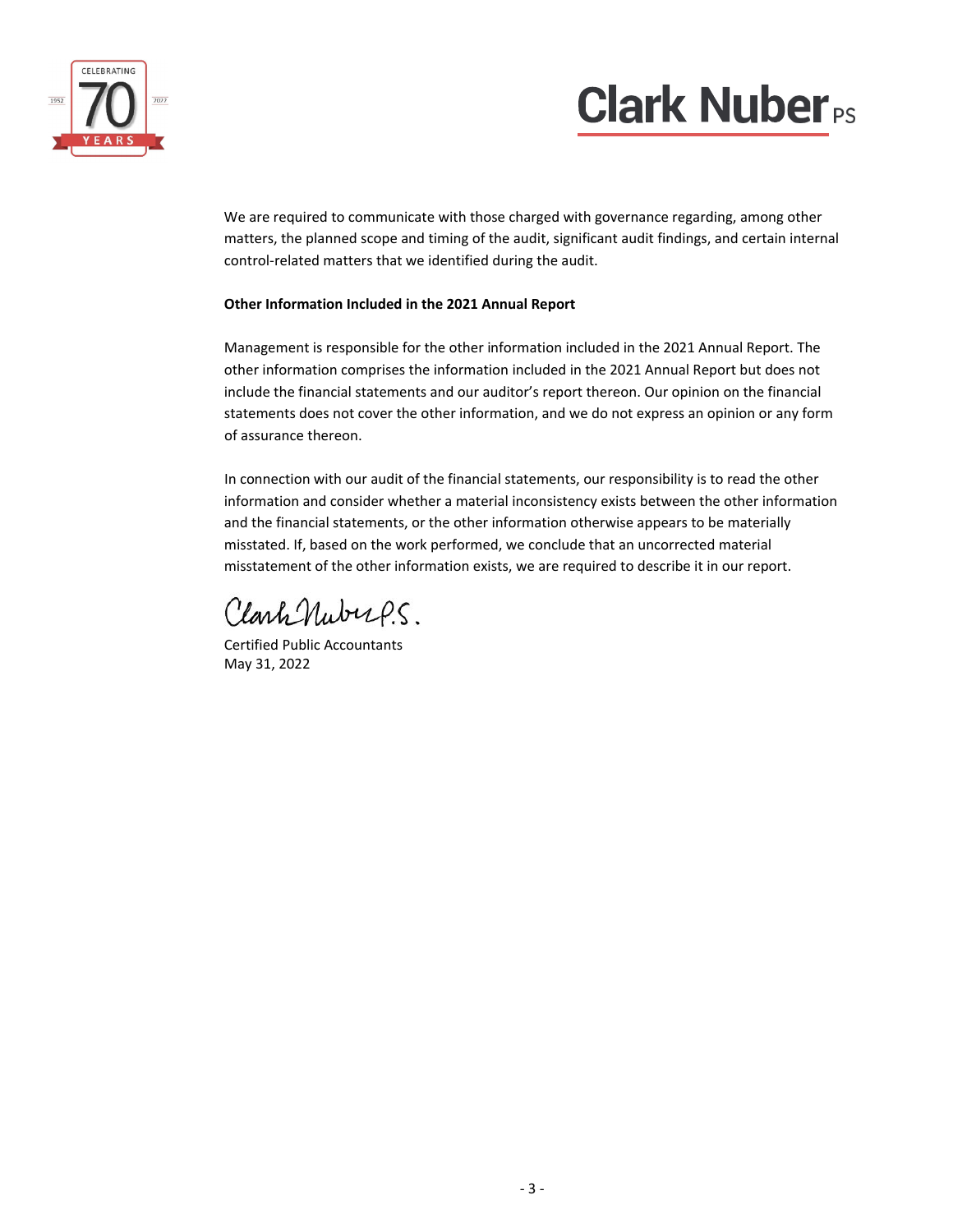## **Statement of Financial Position December 31, 2021 (With Comparative Totals for 2020)**

|                                          |     | 2021      |     | 2020      |
|------------------------------------------|-----|-----------|-----|-----------|
| <b>Assets</b>                            |     |           |     |           |
| Cash and cash equivalents                | \$  | 1,302,507 | \$. | 1,596,592 |
| Short-term investments                   |     | 503,291   |     | 10,077    |
| Pledges receivable                       |     | 75,005    |     | 65,167    |
| Prepaid expenses                         |     | 5,395     |     | 653       |
| Other assets                             |     | 2,031     |     | 11,727    |
| <b>Total Assets</b>                      | -\$ | 1,888,229 | Ş   | 1,684,216 |
| <b>Liabilities and Net Assets</b>        |     |           |     |           |
| Liabilities:                             |     |           |     |           |
| Accounts payable                         | \$  | 13,478    | \$  | 19,630    |
| Accrued expenses                         |     | 25,985    |     | 33,222    |
| Paycheck Protection Program Ioan payable |     |           |     | 57,050    |
| <b>Total Liabilities</b>                 |     | 39,463    |     | 109,902   |
| <b>Net Assets:</b>                       |     |           |     |           |
| Without donor restriction                |     | 1,473,385 |     | 1,270,002 |
| With donor restriction                   |     | 375,381   |     | 304,312   |
| <b>Total Net Assets</b>                  |     | 1,848,766 |     | 1,574,314 |
| <b>Total Liabilities and Net Assets</b>  | Ş   | 1,888,229 | Ş   | 1,684,216 |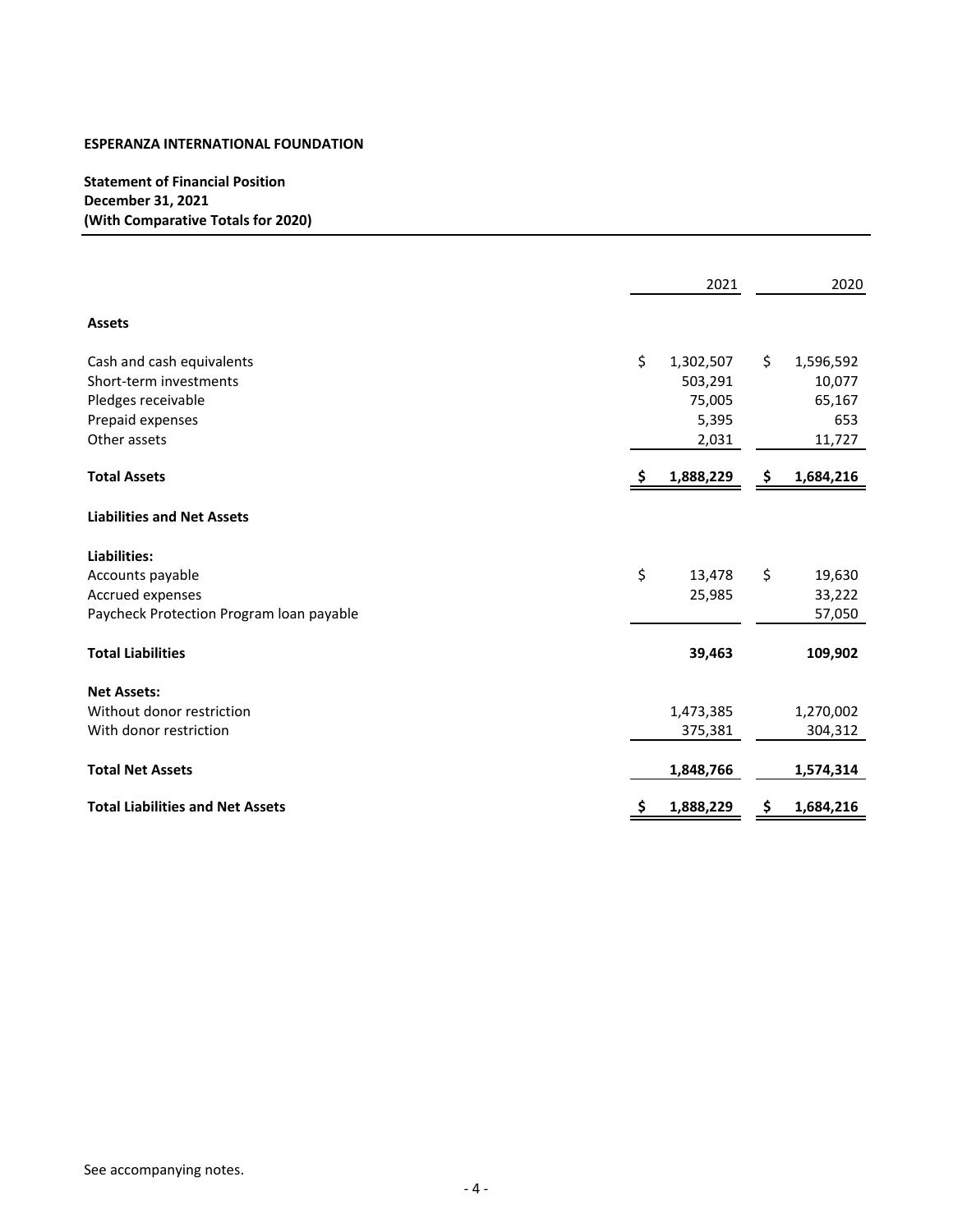## **Statement of Activities and Changes in Net Assets For the Year Ended December 31, 2021 (With Comparative Totals for 2020)**

|                                   |                      | 2021              |                 |                 |
|-----------------------------------|----------------------|-------------------|-----------------|-----------------|
|                                   | <b>Without Donor</b> | <b>With Donor</b> |                 |                 |
|                                   | Restriction          | Restriction       | Total           | 2020            |
| <b>Revenues and Support:</b>      |                      |                   |                 |                 |
| Contributed support and grants    | \$<br>458,493        | \$<br>530,580     | \$<br>989,073   | \$<br>1,153,543 |
| In-kind contributions             | 9,664                |                   | 9,664           | 2,867           |
| Special events                    | 243,725              |                   | 243,725         | 89,155          |
| Investment return and other       | 966                  |                   | 966             | 557             |
| Releases of restriction           | 459,511              | (459,511)         |                 |                 |
| <b>Total Revenues and Support</b> | 1,172,359            | 71,069            | 1,243,428       | 1,246,122       |
| <b>Expenses:</b>                  |                      |                   |                 |                 |
| Program                           | 574,764              |                   | 574,764         | 433,998         |
| Management and general            | 134,874              |                   | 134,874         | 143,242         |
| Fundraising                       | 259,338              |                   | 259,338         | 232,909         |
| <b>Total Expenses</b>             | 968,976              |                   | 968,976         | 810,149         |
| <b>Change in Net Assets</b>       | 203,383              | 71,069            | 274,452         | 435,973         |
| Net assets, beginning of year     | 1,270,002            | 304,312           | 1,574,314       | 1,138,341       |
| Net Assets, End of Year           | \$<br>1,473,385      | \$<br>375,381     | \$<br>1,848,766 | \$<br>1,574,314 |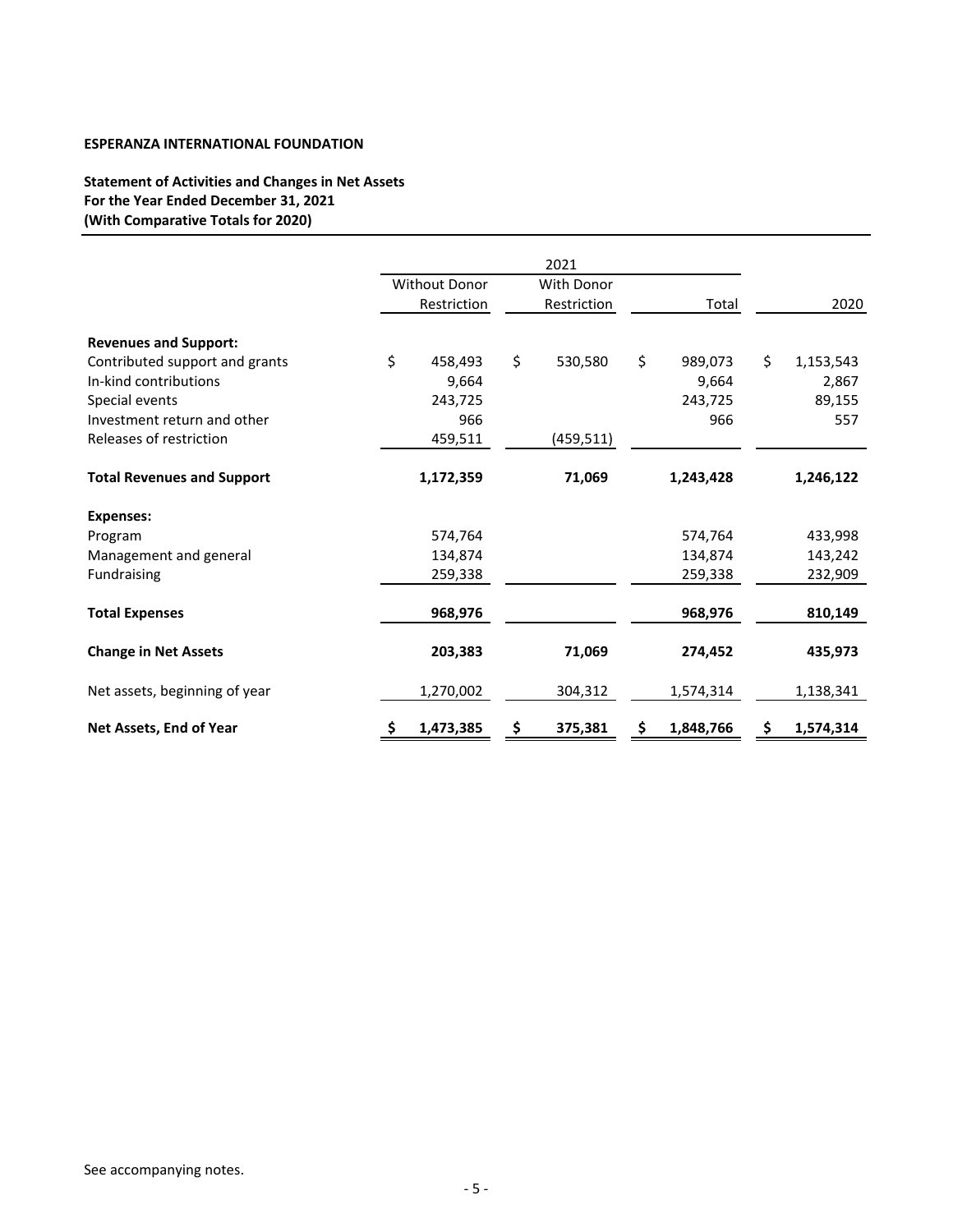## **Statement of Functional Expenses For the Year Ended December 31, 2021 (With Comparative Totals for 2020)**

|                                           |    |         | 2021          |               |               |    |         |
|-------------------------------------------|----|---------|---------------|---------------|---------------|----|---------|
|                                           |    |         | Management    |               |               |    |         |
|                                           |    | Program | and General   | Fundraising   | Total         |    | 2020    |
| Salaries, wages and related costs         | Ś. | 212,752 | \$<br>80,028  | \$<br>167,281 | \$<br>460,061 | \$ | 484,207 |
| Direct support to Asociación              |    |         |               |               |               |    |         |
| Esperanza Internacional, Inc.             |    | 354,700 |               |               | 354,700       |    | 205,958 |
| Professional fees                         |    |         | 35,842        |               | 35,842        |    | 54,507  |
| Events and other fundraising costs        |    |         |               | 59,709        | 59,709        |    | 24,506  |
| Travel, conference and meeting expenses   |    | 7,312   |               | 18,216        | 25,528        |    | 13,217  |
| Occupancy expenses                        |    |         | 8,400         |               | 8,400         |    | 10,650  |
| Office, supplies and administrative costs |    |         | 5,541         | 5,209         | 10,750        |    | 11,105  |
| Depreciation                              |    |         | 5,063         | 4,632         | 9,695         |    | 4,701   |
| Staff development and conferences         |    |         |               | 4,291         | 4,291         |    | 1,298   |
| <b>Total Expenses</b>                     |    | 574,764 | \$<br>134,874 | \$<br>259,338 | \$<br>968,976 | S  | 810,149 |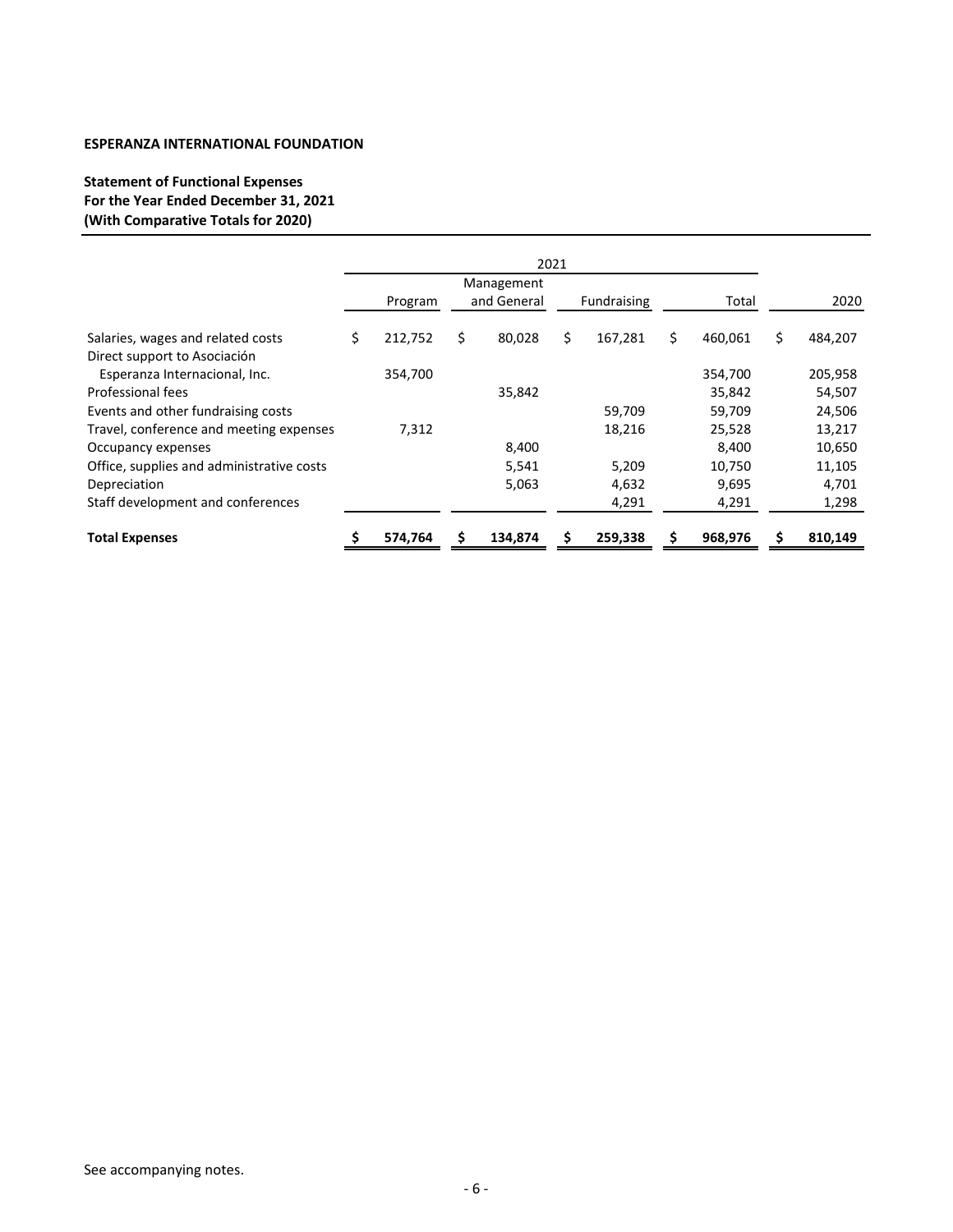## **Statement of Cash Flows For the Year Ended December 31, 2021 (With Comparative Totals for 2020)**

|                                                        | 2021            | 2020            |
|--------------------------------------------------------|-----------------|-----------------|
| <b>Cash Flows From Operating Activities:</b>           |                 |                 |
| Change in net assets                                   | \$<br>274,452   | \$<br>435,973   |
| Adjustments to reconcile change in net assets to       |                 |                 |
| net cash provided by operating activities-             |                 |                 |
| Paycheck protection program loan revenue               | (57,050)        |                 |
| Loss on investments                                    | 4,830           | 99              |
| Changes in operating assets and liabilities:           |                 |                 |
| Pledges receivable                                     | (9,838)         | 21,502          |
| Prepaid expenses                                       | (4, 742)        | 8               |
| Accounts payable                                       | (6, 152)        | 10,030          |
| Accrued expenses                                       | (7, 237)        | 24,353          |
| Other assets                                           |                 |                 |
|                                                        | 9,696           | 4,701           |
| <b>Net Cash Provided by Operating Activities</b>       | 203,959         | 496,666         |
| <b>Cash Flows From Investing Activities:</b>           |                 |                 |
| Sale of investments                                    | 30,303          | 236,347         |
| Purchase of investments                                | (528,347)       | (10,077)        |
| Net Cash (Used in) Provided by Investing Activities    | (498, 044)      | 226,270         |
| <b>Cash Flows From Financing Activities:</b>           |                 |                 |
| Proceeds from Paycheck Protection Program loan payable |                 | 57,050          |
| <b>Net Cash Provided by Financing Activities</b>       |                 | 57,050          |
|                                                        |                 |                 |
| Net Change in Cash and Cash Equivalents                | (294, 085)      | 779,986         |
| Cash and cash equivalents, beginning of year           | 1,596,592       | 816,606         |
| Cash and Cash Equivalents, End of Year                 | \$<br>1,302,507 | \$<br>1,596,592 |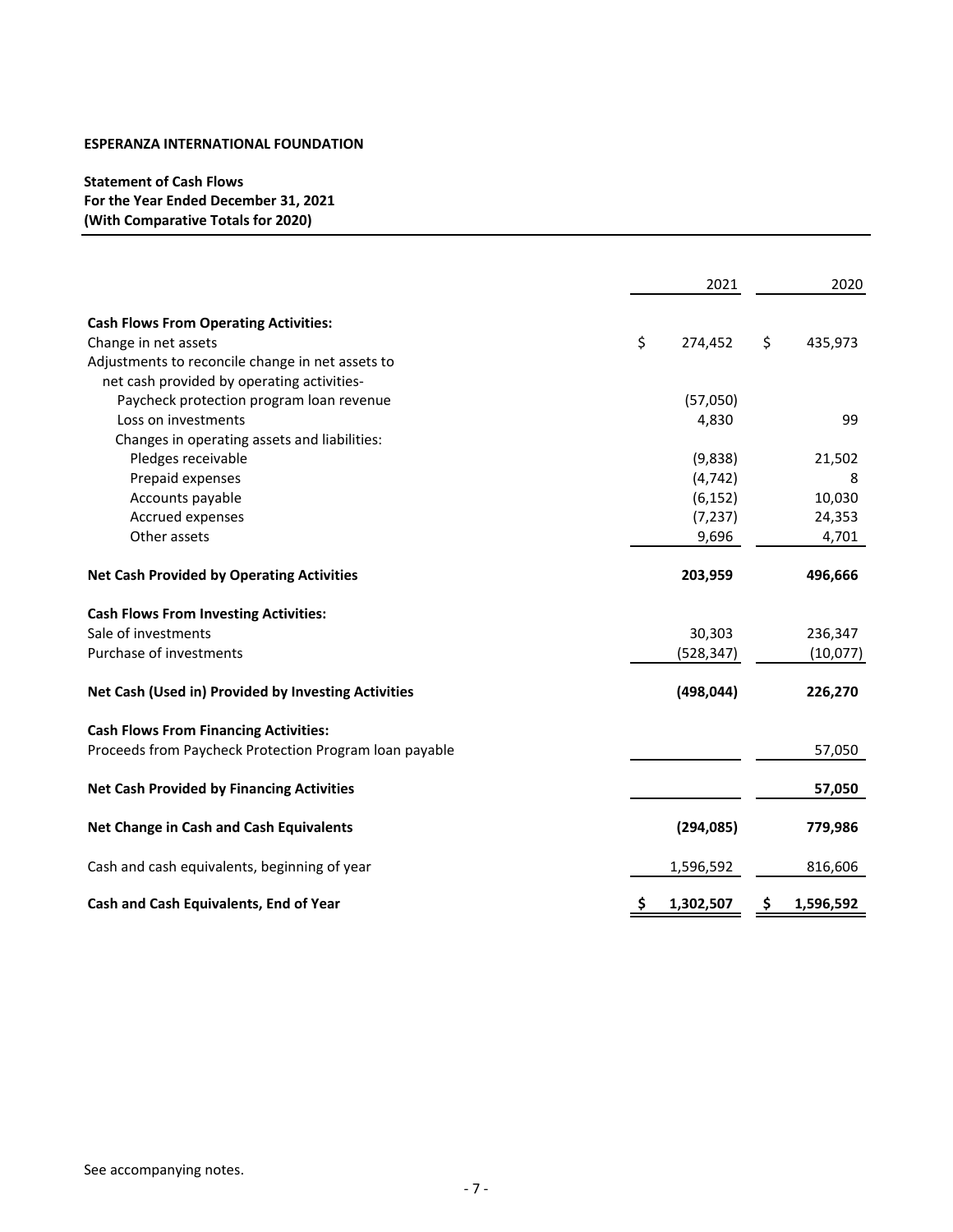**Notes to Financial Statements For the Year Ended December 31, 2021 (With Comparative Totals for 2020)**

#### **Note 1 ‐ Nature of Operations and Significant Accounting Policies**

**Nature of Operations ‐** Esperanza International Foundation (the Foundation) was formed in November 1992. The Foundation is a Washington State nonprofit corporation with headquarters in Bellevue, Washington. The mission is to free families from poverty and share the hope of Christ. The Foundation primarily provides support to individuals and individual business owners located in the Dominican Republic through the support of Asociación Esperanza Internacional, Inc.

**Related Party ‐** Asociación Esperanza Internacional, Inc. is a faith‐based association with headquarters in Santo Domingo, Dominican Republic. The main objectives of Asociación Esperanza Internacional, Inc. are:

- ‐ To liberate families from poverty through initiatives that generate income, education and health. Restore the self-esteem and dignity to those who have lost it.
- ‐ The development of the micro‐enterprise, assisting poor people, especially mothers, in the creation of income and employment generation to stabilize personal dignity.
- ‐ The community development through schools that emphasize programs on literacy, primary health education, clinical nutrition education, leadership, religious education, and spiritual development.

The Foundation provides a significant portion of the support of Asociación Esperanza Internacional, Inc., and the organizations work collaboratively on program and governance matters. The two organizations are governed by governing boards with common members. The Foundation reported \$354,700 and \$205,958 of expense for support paid directly to or on behalf of Asociación Esperanza Internacional, Inc. during the years ended December 31, 2021 and 2020, respectively. Additionally, the Foundation passed through \$46,245 and \$14,629 of funds to Asociación Esperanza Internacional, Inc. for the years ended December 31, 2021 and 2020, respectively. Due to COVID‐19, the demand for loans at Asociación Esperanza Internacional, Inc. significantly decreased during the years ended December 31, 2021 and 2020. The excess liquidity was used to pay Asociación Esperanza Internacional, Inc. expenses and originate loans reducing the cash needs of Asociación Esperanza Internacional, Inc. from the Foundation. Additionally, due to the risk of exchange rate loss, management chose to hold funds in the U.S. dollar.

**Basis of Presentation ‐** The Foundation maintains its accounting records using the accrual method of accounting, whereby revenues are recorded when earned and expenses when incurred. The financial statement presentation follows accounting standards generally accepted in the United States of America (U.S. GAAP). Under U.S. GAAP, the Foundation is required to report financial information regarding its financial position and activities according to two classes of net assets; net assets without donor restriction and net assets with donor restriction.

Accordingly, the net assets of the Foundation and changes therein are classified and reported as follows:

Net Assets Without Donor Restriction ‐ Net assets that are not subject to or are no longer subject to donor‐ imposed stipulations.

Net Assets With Donor Restriction ‐ Net assets whose use is limited by donor‐imposed time and/or purpose restrictions.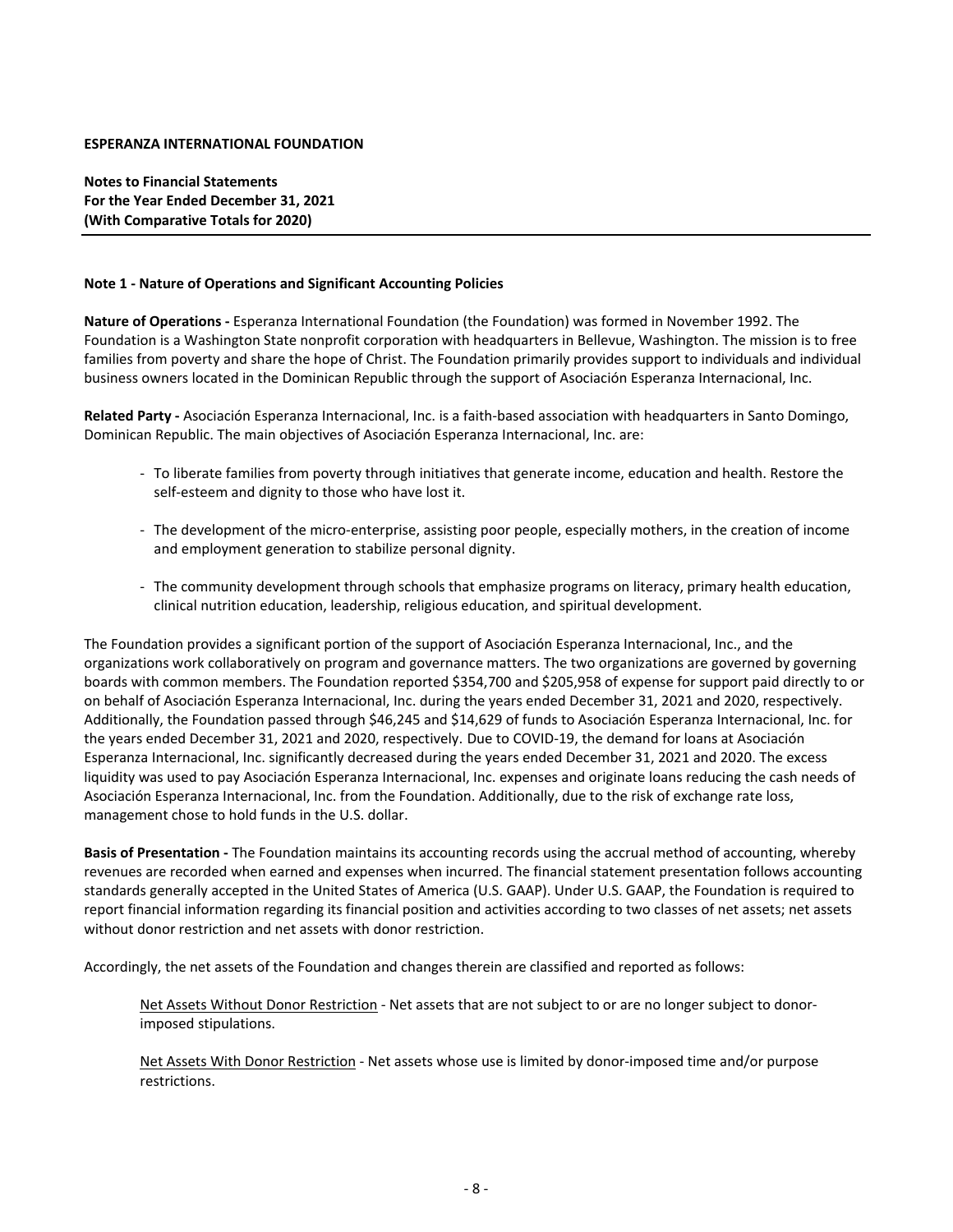**Notes to Financial Statements For the Year Ended December 31, 2021 (With Comparative Totals for 2020)**

#### **Note 1 ‐ Continued**

Revenues are reported as increases in net assets without donor restriction unless use of the related assets is limited by donor‐imposed restrictions. Expenses are reported as decreases in net assets without donor restriction. Expirations of donor restrictions on net assets (i.e., the donor stipulated purpose has been fulfilled or the stipulated time period has lapsed) are reported as reclassifications between the applicable classes of net assets. Time restrictions on pledges generally expire in the period that the pledges are due.

**Cash and Cash Equivalents ‐** The Foundation considers temporary investments with an original maturity of three months or less to be cash equivalents.

**Receivables ‐** Pledges receivable are stated at the amount management expects to collect from outstanding balances. Management provides for probable uncollectible amounts through a charge to earnings and a credit to a valuation allowance based on its assessment of the current status of individual accounts. Balances that are still outstanding after management has used reasonable collection efforts are written off through a charge to the valuation allowance and a credit to pledges receivable. Changes in the valuation allowance for pledges receivable have not been material to the financial statements.

**Investments ‐** The Foundation reports investments at fair value on the statement of financial position.

**Contributed Support and Grants ‐** Grants and contributions are recognized in the period received, including unconditional promises to give. Unconditional promises to give that are expected to be collected within one year are recorded at net realizable value. Conditional promises to give are recognized as revenue when the conditions on which they depend are substantially met. There were no conditional contributions as of December 31, 2021 or 2020.

**In‐Kind Contributions ‐** Donated goods and use of facilities are recorded at fair value at the date of receipt. Donated services are recorded only if specific professional expertise is provided or the services are for constructing a fixed asset, in accordance with U.S. GAAP. In‐kind contributions during 2021 and 2020 represent donated use of facility and donated food, beverages and clothing for fundraising events.

**Concentrations ‐** The Foundation invests its funds with financial institutions and has established guidelines relative to diversification and maturities that maintain safety and liquidity. Such amounts may be in excess of the FDIC insured amounts.

The Foundation received significant funding during 2021 from two contributors and during 2020 from three contributors. During 2021, the Foundation received \$330,000 from the two contributors, which represented 27% of total contributed support and grants for that year. During 2020, the Foundation received \$588,134 from the three contributors, which represented 47% of total contributed support and grants for that year.

**Functional Allocation of Expenses ‐** The costs of providing the various programs and other activities have been summarized in the statement of activities and changes in net assets on a functional basis. Accordingly, certain costs have been allocated among the programs and supporting services benefited. Salaries and wages are allocated based on set allocations which are reviewed yearly to see where actual time was spent. Travel, conference, and meeting expenses are determined by employee based on the purpose behind trip. Program salary expenses are for amounts paid by the Foundation to support programmatic activities at Asociación Esperanza Internacional, Inc. The budget for these allocations is based on historical actuals and trends.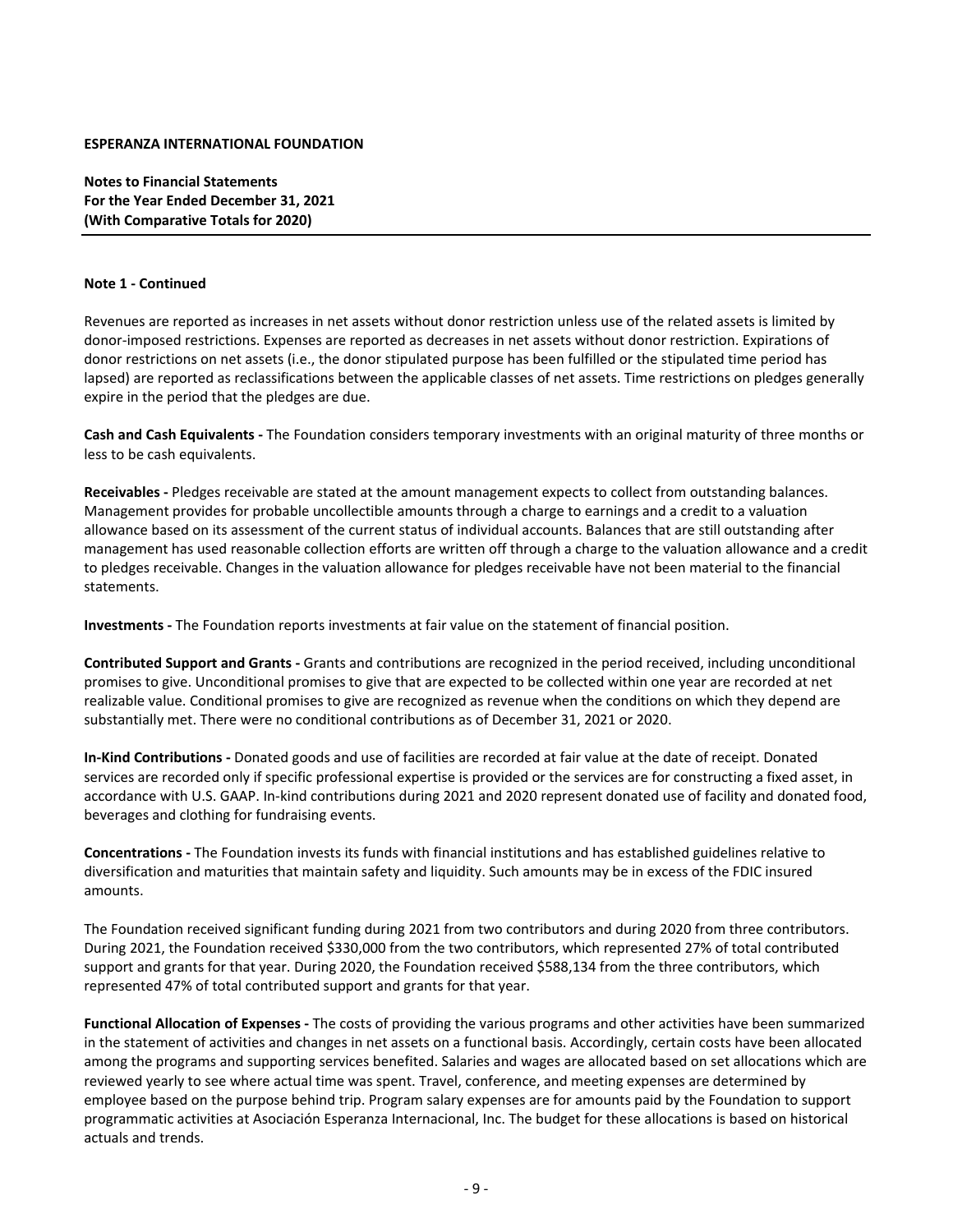**Notes to Financial Statements For the Year Ended December 31, 2021 (With Comparative Totals for 2020)**

#### **Note 1 ‐ Continued**

**Income Tax Status ‐** The Internal Revenue Service has notified the Foundation that it is exempt from U.S. income tax under section 501(c)(3) of the U.S. Internal Revenue Code.

**Use of Estimates ‐** The preparation of financial statements in conformity with U.S. GAAP requires management to make estimates and assumptions that affect the reported amounts of assets and liabilities and disclosure of contingent assets and liabilities at the date of the financial statements and the reported amounts of revenues and expenses during the reporting period. Actual results could differ from those estimates.

**Comparative Amounts for 2020 ‐** The financial statements include certain summarized comparative information in total, but not by net asset class, for the year ended December 31, 2020. Such information does not include sufficient detail to constitute a presentation in conformity with U.S. GAAP. Accordingly, such information should be read in conjunction with the Foundation's financial statements for the year ended December 31, 2020, from which the summarized information was derived.

**Subsequent Events ‐** The Foundation's management has evaluated subsequent events through May 31, 2022, the date on which the financial statements were available to be issued.

#### **Note 2 ‐ Pledges Receivable**

Pledges receivable at December 31, 2021 and 2020 were all scheduled to be collected within one year of the date of the statement of financial position.

Management determined no allowance for doubtful promises to give was required at December 31, 2021 and 2020.

#### **Note 3 ‐ Investments and Fair Value Measurements**

Investments consisted of the following at December 31:

|                    | 2021    | 2020                     |
|--------------------|---------|--------------------------|
| Money market funds | 251,969 | $\overline{\phantom{0}}$ |
| Mutual funds       | 251,322 | 10,077                   |
|                    | 503,291 | 10,077                   |

U.S. GAAP provides the framework for measuring fair value. That framework provides a fair value hierarchy that prioritizes the inputs to valuation techniques used to measure fair value. The hierarchy gives the highest priority to unadjusted quoted prices in active markets for identical assets or liabilities (Level 1) and the lowest priority to unobservable inputs (Level 3).

Financial assets and liabilities valued using Level 1 inputs are based on unadjusted quoted market prices within active markets. Financial assets and liabilities valued using Level 2 inputs are based primarily on quoted prices for similar assets or liabilities in active or inactive markets. Financial assets and liabilities using Level 3 inputs are primarily valued using management's assumptions about the assumptions market participants would utilize in pricing the asset or liability.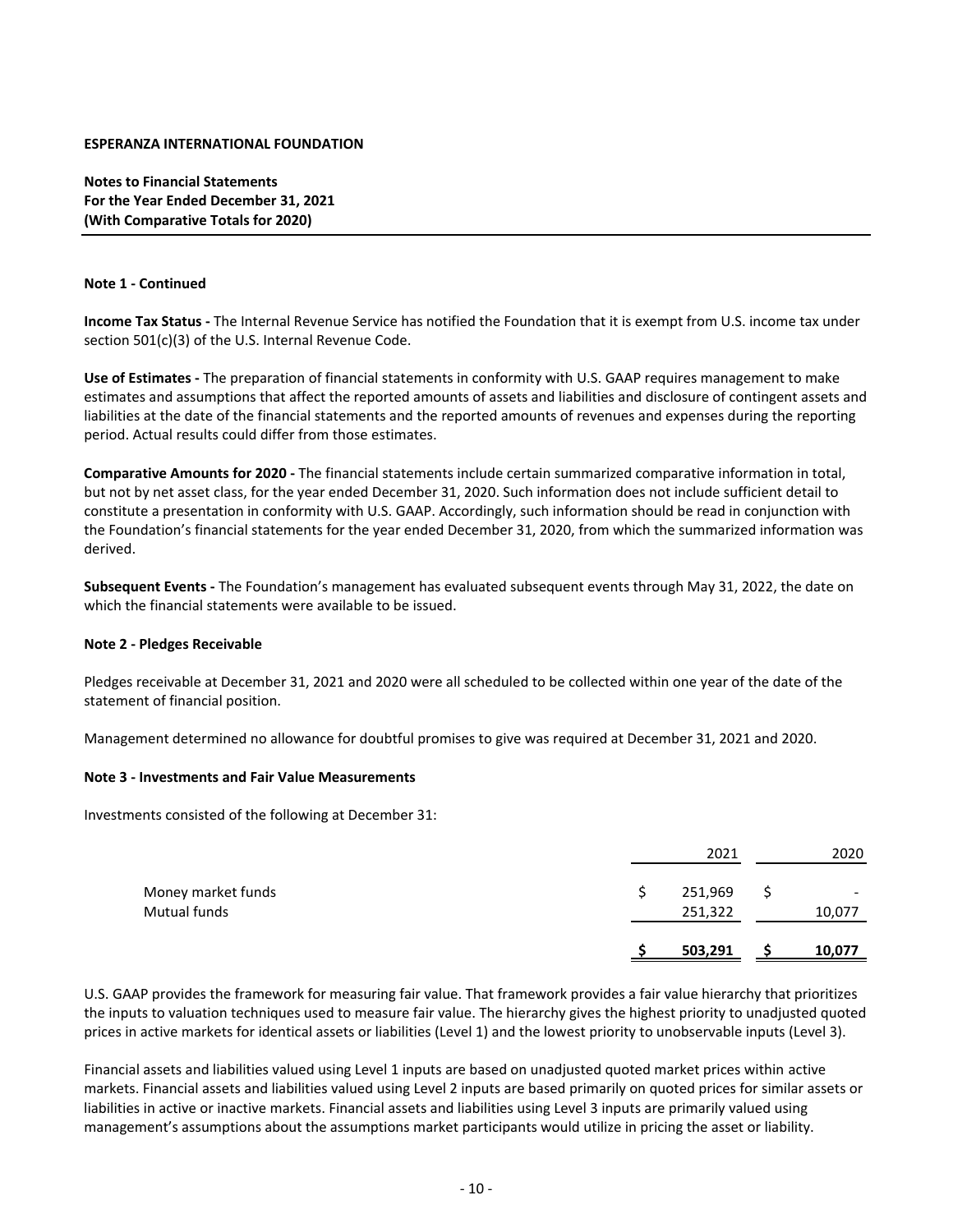**Notes to Financial Statements For the Year Ended December 31, 2021 (With Comparative Totals for 2020)**

#### **Note 3 ‐ Continued**

The following is a description of the valuation methodologies used for assets measured at fair value. There have been no changes in the methodologies used at December 31, 2021 and 2020.

Mutual Funds ‐ Valued at the closing price reported on the active market on which the securities are traded.

Money Market Funds ‐ Valued using cost plus accrued interest.

All of the Foundation's investments measured at fair value were in mutual funds and equity securities and are considered to be valued with Level 1 inputs.

#### **Note 4 ‐ Paycheck Protection Program Loan Payable**

In response to the COVID‐19 pandemic, the U.S. Congress passed the Coronavirus Aid, Relief, and Economic Securities Act (CARES Act). Included in the CARES Act was the Paycheck Protection Program (PPP) to provide loans to qualifying small businesses and not‐for‐profit organizations to cover certain eligible expenses. On May 5, 2020, the Foundation obtained a loan under the PPP with a principal balance of \$57,050 and an annual interest rate of 1%. Principal and interest are payable in monthly installments beginning October 5, 2021 through maturity on May 5, 2022.

All or a portion of the PPP loan may be forgiven if certain terms and conditions of the program are met. The Foundation's accounting policy for recognition of revenue from forgiveness of the PPP loan is to recognize the gain from forgiveness when the loan is forgiven. In June 2021, the Foundation received loan forgiveness from the Small Business Administration (SBA) and the lender for the full principal of \$57,050. The transaction is reported as grant revenue on the statement of activities and changes in net assets for the year ended December 31, 2021.

#### **Note 5 ‐ Net Assets With Donor Restrictions**

Net assets were restricted by donors as follows at December 31:

| Available in future periods | 75,005  | 65,167  |
|-----------------------------|---------|---------|
| Program related purposes    | 300,376 | 239,145 |
|                             | 2021    | 2020    |

#### **Note 6 ‐ Liquidity and Availability**

The Foundation has a goal to maintain financial assets, which consist of cash, short‐term investments, and pledges receivable on hand, to meet three to six months of normal operating expenses. The Foundation has a policy to structure its financial assets to be available as its general expenses, liabilities, and other obligations come due. In addition, as part of its liquidity management, the Foundation invests cash in excess of daily requirements in various short‐term investments.